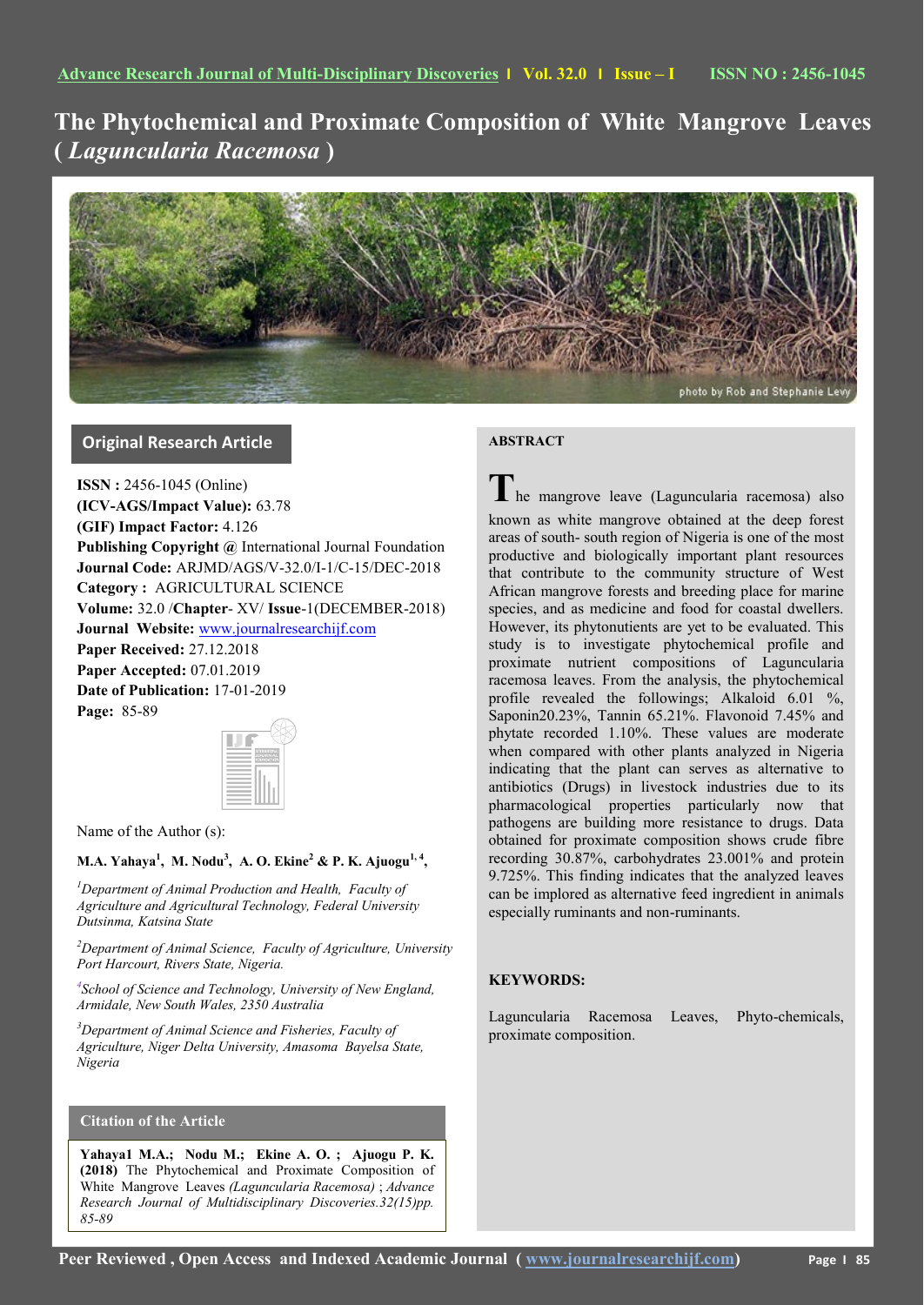# **I. INTRODUCTION**

Approximately one-fourth of the world's tropical coastline is dominated by mangroves plants and they extend over 15.5 million hectares worldwide (Macinntosh and Zisman,1997) The most extensive and luxurious mangroves extend across the indopacific regions, where they are best developed in the delta system of major rivers.

The largest single area of mangroves plants in the world lays in the Bangladesh part of sunder bands covering an area almost 600,000 hectares including waterways. There are about 6.9 million hectares in the indo – pacific region (Cloug.1993; Macintosh and Zisman.*1997*), 3.5 million hectares in Africa with good proportion in the southern Nigeria and 4.1 hectares in the American including the Caribbean. (Untawale, *et al.*1992; Zahran and Al- kaf.1996; Macintosh and Zisman.1997). Mangroves plants also penetrate some temperate zones, but there is a rapid decrease in the number of species with increasing latitude (Macintosh and Zisman.1997)

A chemical and pharmacological survey of mangrove plants in the Australia region revealed that several species of mangroves plants leaves possess antiviral activity and healing properties in popular/folk medicine that are attributed to *Rhizophora* trees (Red mangrove) (Bandaranayake,2002). Similarly the root, leaf and stem extracts of *Rhizophora* trees have inhibitory properties affecting the growth of various human pathogenic organisms and among these are bacteria, fungi and viruses, among these are bacteria, fungi and viruses, (Bandaranayake,2002).It has been reported that mangrove plant cured throat cancer with gargles of mangrove bark, (Lesile Tailor,2003). Bark of red mangrove trees have been used in folk remedy for a wide array of diseases, (Marius.1985).More recently, (Alarcon-Aguilara et al.,1998) reported that extracts of *Rhizophora mangle* (Black mangrove) had anti-diabetic and antihyperglycemic properties. (Itigowa et al., 2001) asserted that *Avicennia plants,* especially *Laguncularia racemosa leaves* are used in traditional medicine that might serve as lead for the development of novel drugs.

The influence of mangroves trees on reproductive health and their performance enhancement attributes in human and animal has been reported by (Lesile Tailor, 2003) to be due to the following phytochemicals: Alkaloids, Lignins, Flavonoids, Lipids, Benzernoids, Steroids, Alkanes, Tanin and Saponins. The use of such phytochemical extracts by herbalists to improve the reproductive hormones and the overall performance of animals and man was associated to its phytochemical (aphrodisiac) properties as reported by (Sofowora.1993; Amin.et al. 1996; Yakubu et al., 2003; Ratnasooriya and Dharmasiri. 2000)

The results of proximate composition and phytochemical analysis of *Laguncularia racemosa* leaves may likely play the role of alternative antibiotic growth promoters that are indigenous and medicinal plants known to possess a wide range of antibacterial and antifungal properties. They could be employed as feed additive in animal dietary manipulation.

Amongst the numerous documentations of the tradomedical application of *Laguncularia racemosa,* little has been reported on its medicinal (Ethno-veterinary) influence on the reproductive physiology and growth performance of animals and man. Biologically, the relevance of its phytochemicals on general health improvements still remains obscured. Therefore, the objective of this study is to un-earth phytochemicals and nutritional profile of *Laguncularia racemosa* to tap from its potential medicinal (ethno-veterinary) and the nutritional value for the benefits of animals and mankind.

#### **II. MATERIALS AND METHODS**

Whole fresh leaves of *Laguncularia racemosa* leaves were harvested fresh from the Eagle Island, Port Harcourt in Rivers state of Nigeria. They were oven dried at  $78^{\circ}$ C for two hours in accordance with the methods of (Wekhe and Oboh, 2007). Thereafter, proximate composition and phytochemicals analysis were carried out in the Department of Food Science and Technology, Rivers State University of Science and Technology Port Harcourt, Rivers state. The leaves were milled into powdery form using local grinding machine in the nearby market closed to the University and was finally stored in a clean covered container to prevent microbial contamination and spoilage of the products.

#### **Moisture Content**

The method of *(AOAC.1990*) was used to determine the moisture and Ash contents of *Laguncularia racemosa* leaves. 5kg of the ground sample was weighed into previously heated, clean and dry aluminum dish. The dish and the content were then placed in an air oven for one hour at a temperature of  $110^0$ C. The dish was removed from the oven, cooled in a desiccators and reweighed. The percentage moisture content of the sample was calculated from the weight loss.

$$
Moisture (\%) = \frac{Loss \ of \ weight}{wt \ of \ sample} x 100
$$

#### **Ash content**

**ADVANCE RESEARCH JOURNAL OF MULTIDISCIPLINARY DISCOVERIES**

Ō

RESEARCH

ā

 $\mathop{=}^{\mathop{\mathsf{D}}\nolimits}$ 

**DISCOV** 

PLINA

The method of the (*AOAC.1990*) was also used. 5g sample was weighed into a previously ignited and clean porcelain crucible (Dish). The crucible and the content were then transferred to a muffle furnace and allowed to ash for one hour at  $500^{\circ}$ C. At the end of the exercise, the crucible with its content was removed from the furnace and cooled in a desiccators and weighed again. The percentage ash content of the sample was then calculated as follows;

$$
Ash \, (%) = \frac{weight \, of \, ash}{weight \, of \, sample} \, x \, 100
$$

#### **Crude Fat**

The crude fat was determined using the Sechelt extraction method (micro extraction unit) 5g sample was weighed after moisture determination onto a Whitman number 1 filter paper. This was then placed on the extraction unit and extracted for three hours using petroleum ether as solvent. At the end of the extraction process, the ether was evaporated and the weight of the extraction flask taken. The difference in weight before and after extraction was recorded as the amount of the fat or ether extract.

Crude Fat (%) = 
$$
\frac{wt \ of \ ether \ extract}{wt \ of \ sample} \ x \ 100
$$

#### **Crude Protein**

The method of the Association of Official Analytical Chemist Washington D.C. (1990*)* was used. 2g of the sample was weighed into a 100ml conical flask and were added one and a half tablet of kjedahl catalyst and 10ml of Nitrogen-free concentrated sulphuric acid. The mixture was heated slowly for digestion in a fume cupboard with the flask placed at an angle of  $40<sup>0</sup>$  for 30 minutes. Heating was then increased and continued until frothing ceased. The sample was allowed to cool and then transferred into 100ml volumetric flask and made to volume with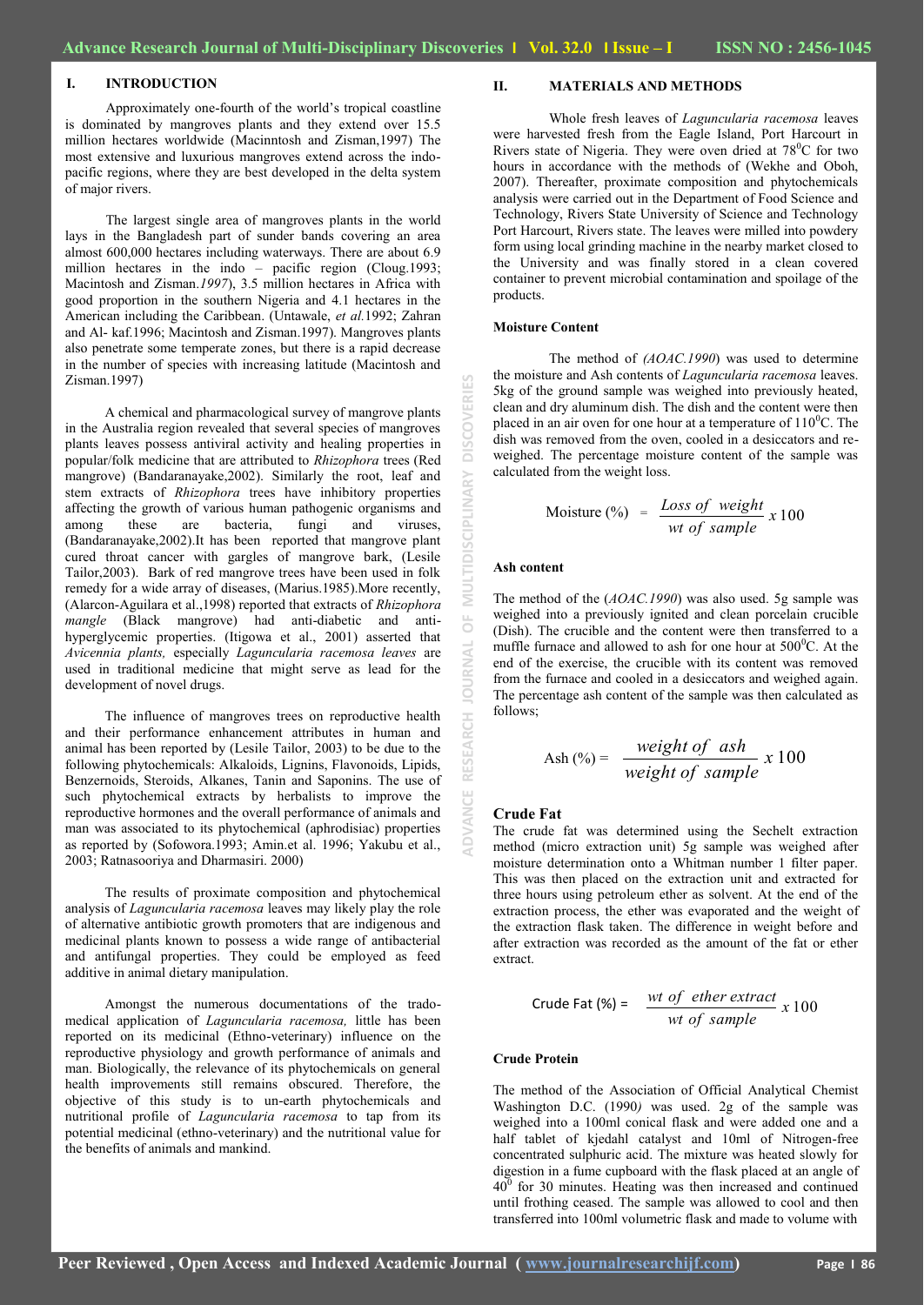**ADVANCE RESEARCH JOURNAL OF MULTIDISCIPLINARY DISCOVERIES**

 $\frac{1}{\sqrt{2}}$ 

**JOURNAL** 

RESEARCH

MULTIDISCIPLINARY

K

**DISCOVERI** 

distilled water. 10ml of the digest was introduced into 100ml Kjedahl distillation flask and 10ml of 45% NAOH was added. The ammonia liberated was steam distilled into a 5ml boric acid in a conical flask until 50ml of the distillate was obtained. This was back titrated against  $0.05N$  H<sub>2</sub>SO<sub>4</sub> to give the nitrogen content of the sample. A blank determination was also carried out and subtracted from the sample reading and the %N was calculated thus:

$$
N(\%) = \frac{(Titre - Blank) \times Normally \ of \ acid \ x1.4}{Weight \ of \ sample} \ x \ 100
$$

The percentage crude protein content of the sample was then

calculated thus: % crude protein = % N x 6.25

#### **Total Available Carbohydrate**

Manual Anthrone method of (Osborne and Voogt 1978) was used in the determination of total available carbohydrate of the milled samples, 2.5g of the milled sample was digested using 13ml of 52% per hydrochloric acid (diluted with water in the ratio of 270ml: 100ml). 1ml of the digest was pipetted into a test tube and 5ml of freshly prepared Anthrone Reagent was added, mixed and allowed to stand in a boiling water bath for exactly 12 minutes. The test tube and its content were then removed and cooled quickly to room temperature. The absorbance of the samples mixture and standard were then read at 630nm against the reagent blanks, and the total available carbohydrate content was then calculated thus:

Total available carbohydrate (as % glucose) =  $\frac{240 \text{ m/s}}{a \text{ x } w}$ 25 *x b*

#### **Determination of Crude Fibre**

5g of the moisture free sample was extracted for three hours with petroleum ether using a sox let apparatus. The fat free material was placed in a 200ml beaker and 50ml of 1.25%w/v sulphuric acid was added and covered with a wash glass. The content of the beaker was heated gently on a hot plate for 30 minutes (acid hydrolysis). After acid hydrolysis, the content of the beaker was filtered under vacuum through a Buchner funnel fitted with filter paper and washed with boiling water until the washing was no longer acid to litmus.

The residue was washed back into the original flask using a wash bottle containing 1.25% NAOH. This was boiled for 30 minutes covered with a wash glass. The resulting insoluble material was transferred to a dried weighed Ash less filter paper and washed thoroughly first with hot water and then with 15ml of Ethanol (95%) by volume. The filter paper was dried at  $100^{\circ}$ C to a constant weight for one hour. The filter paper and content was incinerated to an ash at  $500^{\circ}$ C for one hour. The ash was allowed to cool and then weighed.

The weight of the ash was subtracted from the increase of weight on the paper due to the insoluble material and the difference reported as fibre.

Crude Fibre (\*) = 
$$
\frac{wt \ of \ fibre}{wt \ of \ sample} \ x100
$$

### **Analysis of the following Phytochemicals;**

| (a) | Taninn |
|-----|--------|
|     |        |
|     |        |

- (b) Alkaloid
- (c) Saponin
- Flavonoid
- (e) Phytate

**Tannin** – The method for the determination of Tannin was by method of Mega as described by (Akinmutimi. 2006)

**Alkaloid** – Alkaloid was determined using (Harborne method. 1998). **Saponin** – The method used was that of (Obadoni and Ochuko. 2001). **Flavonoid** – Flavonoid determination was by the method of (Bohm and Koclpal \_ Abayazan.1994)

**Phytate-** lucus and Markakas method as described by (Akinmutimi.2006)

#### **III. RESULTS AND DISCUSSION**

The results of the phytochemicals analysis of the forest plant (Table1) revealed that it contains favorable phytochemicals of Tannin, Saponin, Alkaloid, Flavonoid and Phytate. The findings in this study agreed with the work of (Bandaranyake, 1998a and 1998b*)* who reported that, mangrove plants are rich sources of steroids, triterpens, saponins, flavonoids, alkaloids and tannins.

(Wekhe, 2002) reported that alkaloids are used as antiparasites, antispasmodic and bacterial antigens. (Ahamefule et al., 2006) submitted that flavonoid and alkaloid present in some mangrove plants such as *Laguncularia racemosa* function in protection against inflammation, allergies, and microbial infestations. (Kawo, 2009) reported the pharmacological activities of phytochemicals in plants to include antimicrobial, inflammation inhibiting and cytotoxic activities. Thus livestock farmers are encouraged to use this mangrove plant due to its pharmacological benefits thereby saving funds meant for drugs (antibiotics), since most of this phytochemicals are present in this analyzed *Laguncularia racemosa leaves*.

(Bandaranayake, 2002 *and* Lesile*, 2003)* reviewed the role of flavonoids, alkaloid and saponin as therapeutic agents and have implicated the flavonoids components in forest plants such as mangrove leaves in enhancing aphrodisiac properties<br>and indirectly influencing the production of and indirectly influencing the production estrogen/testosterone in animals and Man. Animals that consumes this forest leaves are likely to experience high libido and significant increase in reproductive performance. Flavonoid is the most common widely distributed groups of phytochemicals in forest plants (phenolics) as reported by (Ahamefule *et al*., 2006). Its biological function includes protection against allegies, platelet aggregation, microbes, ulcer and tumors, he further stated that several biological activities such as cytotoxic, anti-neoplastic, antibacterial, ant herpetic, steroidal, and anthelminthic are reported to influence defense against invading parasites. Therefore, it's in line to state that the use of this test mangrove leaves in animal feeds manipulation will assist in improving reproductive efficiency and also help in enhancing body immunity against the possible various diseases infestations.

|  |  | Table 1; Phytochemicals present in Laguncularia Racemosa |  |  |  |
|--|--|----------------------------------------------------------|--|--|--|
|--|--|----------------------------------------------------------|--|--|--|

| Tanin %            | 65.21 |
|--------------------|-------|
| Alkaloid %         | 6.01  |
| Saponin %          | 20.23 |
| <b>Flavonoid</b> % | 7.45  |
| Phytate %          | 1.10  |

**Table 2; proximate compositions of Laguncularia Racemosa**

| Ash $%$      | 10.70  |
|--------------|--------|
| Moisture %   | 20.00  |
| Protein %    | 9.725  |
| <b>CHO</b> % | 23.001 |
| Lipid $%$    | 5.70   |
| Fibre %      | 30.874 |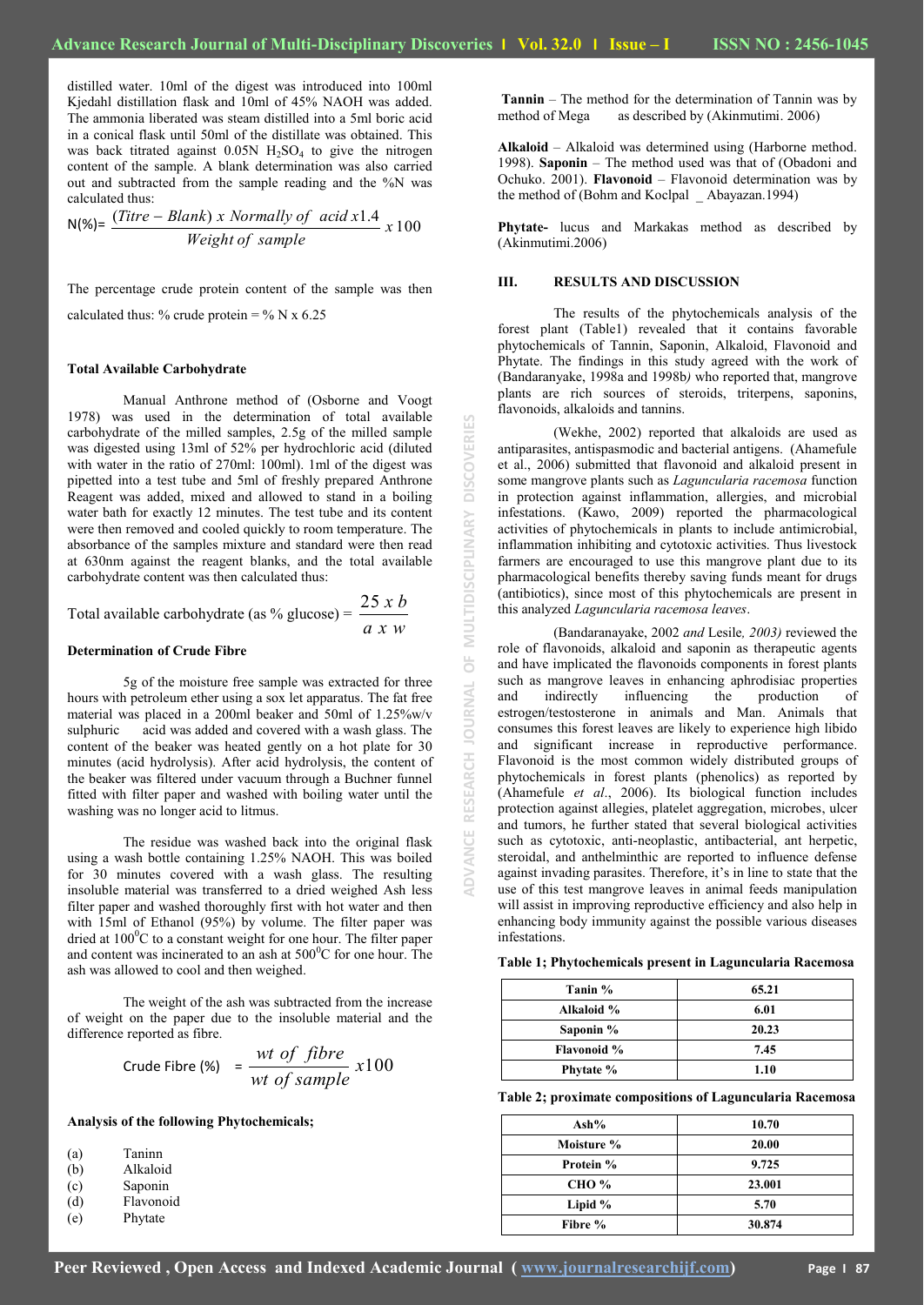The obtained results of this phytochemical analysis also lend credence to the finding of (Akindahunsi and Salawu, 2005) on Bidens Pilosa leaves (Abere oloko). He reported that the phytochemicals in leaves of Bidens Pilosa exhibit cytotoxic effect and growth inhibition against abnormal cells and have inflammatory and anticancer properties. They also show tumor inhibiting activity in animals. Therefore, the leaves of *Laguncularia racemosa* could be used as an alternative to antibiotics in livestock industries.

The results of the proximate composition of *Laguncularia racemosa* leaves in Table2 revealed low protein content of 9.725% when compared with *Amaranthus caudotus* 20.59%, (Etuk *et al*.,1998). *Piper Guinese* 29.78%, *Talinum triangular* 31.00%. (Akindahunsi and Salawu 2005) The values of Ash content of 10.70% recorded in this study requires further investigation to ascertain the types of minerals available as they are necessary in body metabolism, functions and maintenance. The Ash value is higher than *Occimum graticimum* 8.00% and *Hibiscus esculentus* 8.00%. (Akindahunsi and Salawu 2005) The high Ash content in this test leaves is a reflection of the minerals untapped deposit in the forest plant. The values of crude Fat 5.70% content was moderate when compares with those of *Talinum triangulare 5.90%, Baseila alba8.71%, as reported by* (Akindahunsi and Salawu 2005) and *Bidens Pilosa leaves contain 7.49% crude fat* (Alikwe *et al*., 2013).Moderate fat content assist in absorption of fat soluble vitamins in diet and serves as additional source of energy. However, excess fat intake is associated with cardiovascular disorder such as atherosclerosis and cancer, (Antia *et al*.2006) The results on crude fibre content of 30.00% was higher when compares with the work of (Akindahunsi and Salawu 2005) on *Talinum triangulare* 6.20%, *Piper guineeses* 6.40%, and bitter leaves *vernonia amygdalina,*  6.5%and *Bidens pilosa leaves*18.13% (Alikwe et al.,2013). Forest plants and non-starchy vegetables are the richest sources of dietary fibre, (Agostoni *et al.*1995) They are essentials in the cure of obesity, diabetes and gastrointestinal disorders (Saldanha,1995) The nutrient contents in this leaves indicates that its can comfortably be used in feed manipulation in animals especially the Ruminants and Non-Ruminants

#### **IV. CONCLUSION AND RECOMMENDATION**

More knowledge of the chemical constituents of these forest plants(*Laguncularia racemosa)* is desirable, not only for the discovery of new nutrient relevance that could possibly replace some expensive feed ingredients which are in high competition with Man, but also because such information may be of further values to those interested in deciphering the actual phytochemical substances that are ethno-veterinary important or responsible for the various medicinal and other therapeutic agents that could probably influenced reproductive hormones and growth performance of animals and man in general. The phytochemical analysis obtained in this study revealed no toxic properties, however further study is necessary to thoroughly investigate presence of any possible toxic or ant-nutritional substances that may challenge the efficient use this forest plants.

# **REFERENCES**

- **[1] Riva AC, Giovanmini M.** Dietary Fibre in Weaning Foods of Young Children. Pediat. 1995. 96: 1000- 1005.
- **[2] Ahamefule FO, Obua BE, Ibeawuchi J A, Udosen NR.** The nutritive values of some mangrove plants, browsed by cattle in Umudike, South Eastern Nigeria. Paki.J.o. Nutri.2006. 5 (5): 404-409.
- **[3] Akindahunsi AA, Ssalawu SO.** Phytochemicals screening of nutrients and antinutrients compositon of selected tropical green leafy vegetables. Afr. j. Biotech., 2005. 4: 497- 501.
- **[4] Alikwe PCN, Omotosho SM, Afolabi OO,** Proximate, Minerals, Phytochemical and Amino acid composition of Bidens Pilosa as potential forage plant for livestock. Proc.38th Conf., Nig. Soc., Anim. Prod Garden City 2013. 251-253.
- **[5] Antia BS, Akpan EJ, Okon PA, Umoren IU.** Nutritive and Anti-nutiritive. Evaluation of Sweet potatoes (Ipomoea batatas) leaves. Pak. Nutri. 2006. 5: 166-168.
- **[6] Alarcon – Aguilara FJ, Roman –Ramos R, Perez-Gutoerrez S, Aguitar – Contreras A,** Contreras – Weber CC, Flores – Saenz JI. Study of the anti – hyperglycemic effect of plants used as antidiabetics. J. Ethnopharmaco. 1998. 61:101 – 110
- **[7] Amin KMY, Khan MN, Rahman, Khan NA.** Sexual function improving effect of – Mucuna Pruriens in sexually normal male rats. Fitoterepi. 1996. 7: 53-8.
- **[8] AOAC,** Association of official analytical chemists. 15th Edition; Washington D.C 1990.
- **[9] Bandaranayake WM.** Mangroves and their products In: Russo, L., Etherington, T. and Vantomme, P.(eds); Non Wood Forest Product News. Food and Agricultura Organisation of the United Nations (FAO) Rome, Italy, 1998a. 5: 24-25.
- **[10] Bandaranayake WM.** Traditional and medicinal uses of mangroves. Mangroves and Slat Marshes. 1998b 2:128-144.
- **[11] Bandaranayake, W.M. (2002).** Bioactivities, bioactive compounds and chemical constituents of mangrove plants Filoterapia, 72:272-277.
- **[12] Boham BA, Kocipai-Abyazan R.** Flavonoids and tannins from leaves of Hawailan, vaccinium valci, calycinium 1974
- **[13] Clough B.** The economic and environmental values of mangrove forests and their present state of conservation in the south-east Asia/Pacific region. Mangrove Ecosystems Technical Reports 1. International Society for Mangrove Ecosystems, Okinawa, Japan. 1993. 202.
- **[14] Etuk EU, Bassey MN, Inyang EO.** Comparative nutritional studies on three local varieties of Heinsia crinite, plant varieties and seeds., 1998. 11: 151-158.
- **[15] Ewuola EO, Sokumbi OA, Adebiyi AO**. Physiological response of growing cockerels to dietary fossil shell flour. Proceeding of 14thannual conf. of Ani. Sci. Assoc. of Nigeria (ASAN). Sept. 14th-17th LAUTECH Ogbomoso, Nigeria. 2009
- **[16] Harborne JB.** Phytochemical method: a guide to modern tecniques of plant analysis chapman & hall. London Hall, Ltd 1998. 49-18
- **[17] Itigowa M, Ito C, Tan HT, Okwa H, Nishino H, Furukawa H.** Cancer Chemopreventive activity of Naphthoguinones and their analogs from Avicennia plants. Cancer Letters. 2001 174(2): 135-139. doi:https://doi.org/10.1016/S0304-3835(01)00707-8

**ADVANCE RESEARCH JOURNAL OF MULTIDISCIPLINARY DISCOVERIES**

 $\overline{0}$ 

JOURNAL

RESEARCH

**ADVANCE** 

MULTIDISCIPLINARY

**DISCOVERIES**